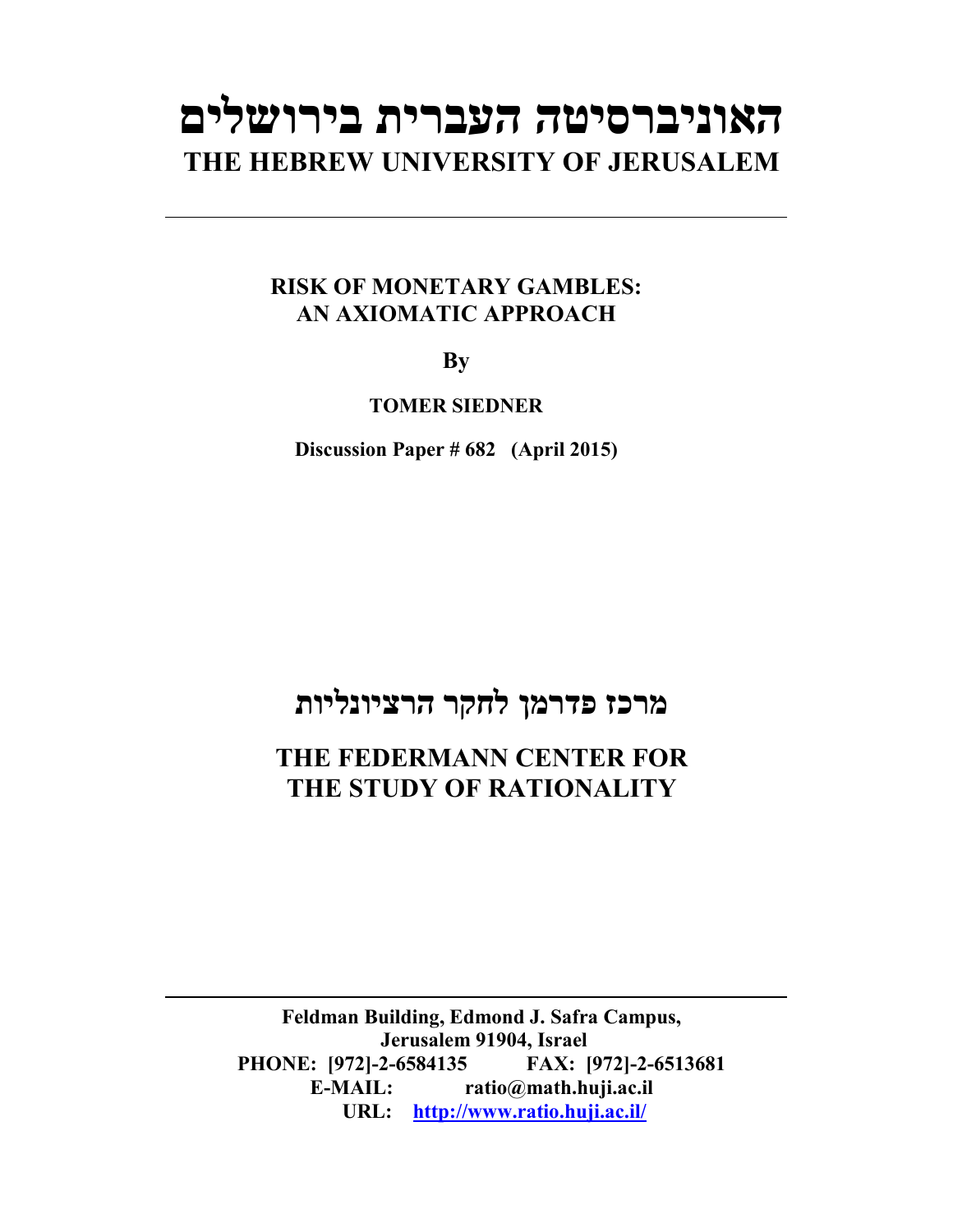#### RISK OF MONETARY GAMBLES: AN AXIOMATIC APPROACH

TOMER SIEDNER

#### Department of Economics and the Federmann Center for the Study of Rationality, the Hebrew University, Jerusalem

Abstract. In this work we present five axioms for a risk-order relation defined over (monetary) gambles. We then characterize an index that satisfies all these axioms – the probability of losing money in a gamble multiplied by the expected value of such an outcome – and prove its uniqueness. We propose to use this function as the risk of a gamble. This index is continuous, homogeneous, monotonic with respect to first- and second-order stochastic dominance, and simple to calculate. We also compare our index with some other risk indices mentioned in the literature.

#### 1. INTRODUCTION

The concept of risk is widely used in economics and is one of the main issues one considers when choosing between alternatives. Today, the most common risk indices in economics, especially in finance, are variance, Value at Risk (VaR), and their variants. However, over the years many other risk indices were developed. Although many of them were not given a theoretical foundation, recently a few papers characterized risk measures using the axiomatic approach (see [1],[2],[7]). In this paper we will use a similar axiomatic approach to give a theoretical basis to a certain risk index.

We are looking for a risk index that will reflect the way a lay person understands and perceives risk. That is, we want our index to grasp the concept of risk as it is understood by, say, a private investor or by a lay person reading an economic article in the newspaper. The risk index our axioms lead us to is the expected value of the possible losses in the gamble (i.e.,  $\mathbb{E}[min(A, 0)]$ ), namely, the absolute value of the expectation of the gamble when all the positive prizes are nullified). Of course, we are not the first to offer this index. In fact, already in 1841 Laplace wrote in his "A Philosophical Essay on Probabilities" [5]:

"In a series of probable events of which the ones produce a benefit and the others a loss, we shall have the advantage which results from it by making a sum of the products of the probability of each favorable event by the benefit which it procures, and subtracting from this sum that of the products of the probability of each unfavorable event by the loss which is attached to it. If the second

This work is based on the master thesis written at the Ben Gurion University of the Negev under the supervision of Professor Oscar Volij, whose advice, guidance, and patience are gratefully appreciated. The author also wishes to thank Mr. Ilan Nehama for his helpful and valuable support.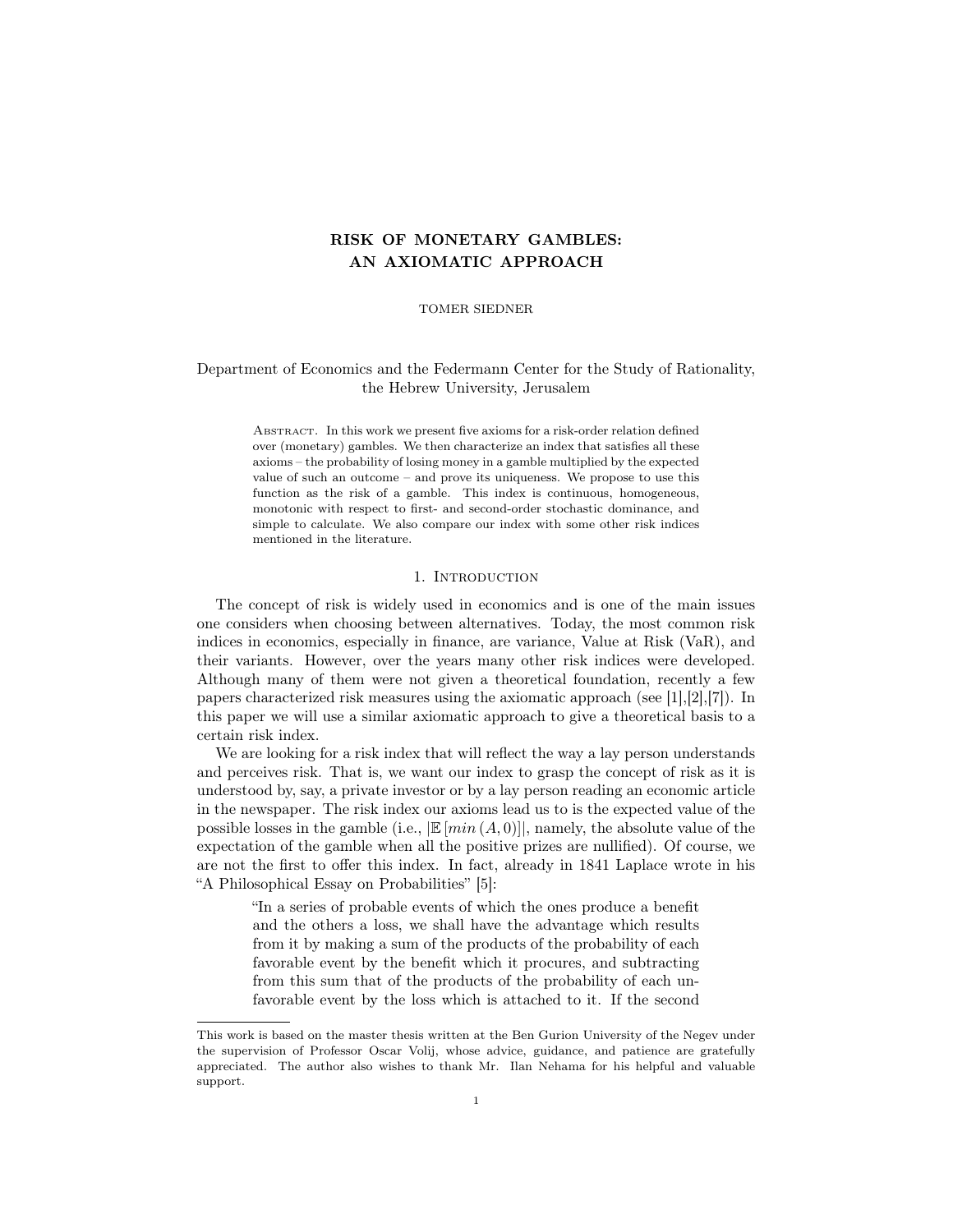sum is greater than the first, the benefit becomes a loss and hope is changed to fear."

Laplace is obviously referring to the expectation of the gamble. However, the way he presents it indicates that what one should fear in a gamble is exactly our index, namely, the loss expectation. More recently, Brachinger and Weber[4] mention this measure in the category of "naive measures for which no strict theoretical foundations have been given" and write that "two dimensions which appear to determine perceived risk have been identified: amount of potential loss and the probability of occurrence of loss" Our measure  $-$  i.e., their product  $-$  combines these two dimensions in a simple way.

As mentioned, the method we use is the axiomatic approach. We analyze situations of a choice between alternative gambles, and try to pinpoint the risk involved. The situations we analyze are such that we have a strong intuition regarding the risk order of the alternatives, an intuition that we believe is common to all. We formalize our conclusions as mathematical requirements that our risk index must satisfy.

For example, imagine you are standing on one side of a highway and you realize that there is a gold bar on its other side. What affects the risk in this "gamble" of crossing the highway to get the gold? In our opinion, the risk is determined by the width of the highway, the traffic, etc., but not by the size of the gold bar. In other words, we believe that two such gambles with different gold bars – all other things being equal – have the same risk. This example leads us to conclude that in fact risk is based solely on the negative prizes and the positive ones do not affect it. Of course, the positive prizes greatly affect the attractiveness of the gamble and the decision whether to take one gamble or another, but they do not change a gamble's risk.

We are searching for an objective measure of riskiness, i.e., an index that is derived directly from the gamble's distribution (prizes and probabilities), and needs no other information such as the agent's utility function, his wealth status, etc. Naturally, it is likely that different individuals will evaluate a given risk differently: one might say that a "\$100 risk" is a considerable risk, and another that it is insignificant. However, this does not mean that they disagree on the magnitude of the risk. To take an example from another realm, not everyone will agree that Mt. Fuji is a high mountain, but any reasonable person will agree that it is higher than Mt. Rushmore.<sup>1</sup> Thus, "risky" can be subjective (like "high"), and yet "riskier" can be objective (like "higher").

Our concept of risk is different from the one we would call uncertainty, even if we don't formally define what uncertainty means. Shifting a gamble (i.e., adding a guaranteed amount of money) might change the risk of the gamble, but intuitively seems not to change the uncertainty involved. Similarly, enlarging only the positive prizes seems to affect the uncertainty of the gamble, but not its risk. In addition, when one is offered a lottery ticket as a gift – i.e., one either wins a prize or nothing happens – no rational person would consider it risky, although the uncertainty might be great. On the other hand, when considering jumping from a flying airplane, – we think it will be widely accepted that the higher the airplane is, the greater the risk and the lower the uncertainty involved. These examples convince us that risk

<sup>&</sup>lt;sup>1</sup>Mt. Fuji is 3,776 meters high; Mt. Rushmore is  $1,745$  meters high.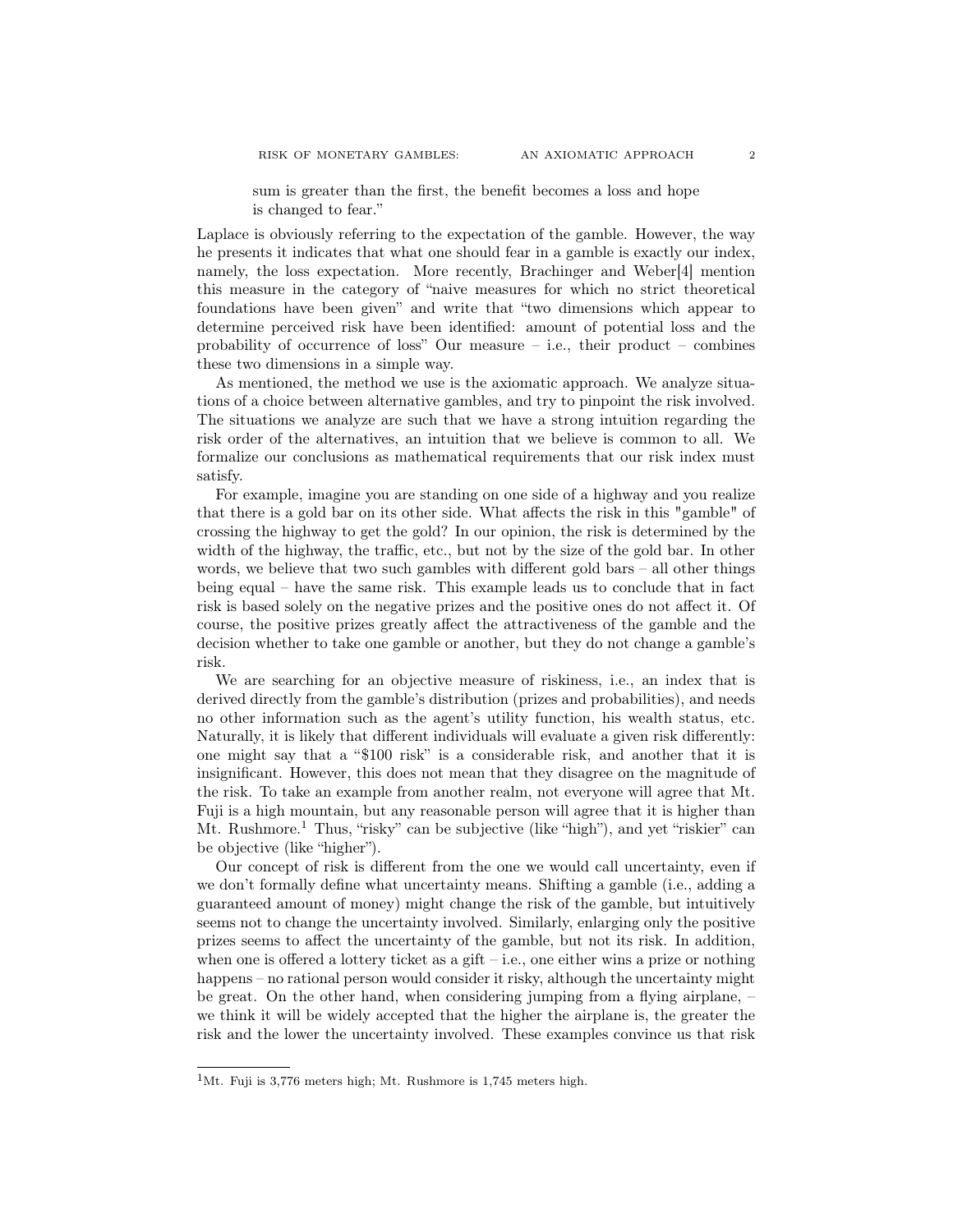and uncertainty are two separate and distinct concepts and should be dealt with independently.

The paper is organized as follows. Chapter 2 defines various terms such as gamble, risk order, etc. Chapter 3 introduces the axioms and their basic logic. Chapter 4 discusses the main result, namely, that loss expectation is the only index that satisfies all of the axioms. Chapter 5 gives a survey of the related literature, Chapter 6 concludes with a discussion, and Chapter 7 holds all the proofs to the various claims made throughout the paper.

#### 2. Basic definitions

A gamble (or a lottery) is a probability distribution over R. We call the possible outcomes "prizes," and for simplicity we restrict our discussion to gambles with finitely many prizes. We denote by  $[a_1, p_1; a_2, p_2; ...; a_n, p_n]$  the gamble A where we get the prize  $a_i$  with a probability of  $p_i$ .

A risk relation ("risk" for short) is a complete and transitive relation on the space of gambles, denoted by  $\succeq$ ;  $A \succeq B$  will be interpreted as "A is at least as risky as  $B$ ."

We say that a function  $R$  from the space of gambles to the real line represents the risk relation  $\succ$ , and call R a risk measure or a risk index ("riskiness" for short), if R represents  $\succ$  in the usual sense, i.e.,  $A \succ B \Longleftrightarrow R(A) > R(B)$ .

First, for convenience, we denote by  $[a, p]$  the gamble where we get a with probability p or we get 0 with probability  $1 - p$ , i.e.,  $A = [a, p; 0, 1 - p]$ . Next, we use  $A_$  to refer to the "losing" part (the non-positive part) of the gamble  $A$ , i.e.,

$$
A_{-} = [min(a_1, 0), p_1; min(a_2, 0), p_2; ...; min(a_n, 0), p_n]
$$

Last,  $[A, p; B, 1-p]$  is the simple gamble with the same probability distribution as the gamble in which gamble  $A$  occurs with probability  $p$  and gamble B occurs with probability  $1 - p$ , i.e, if  $A = [a_1, p_{A1}; a_2, p_{A2}; ...; a_n, p_{An}]$  and  $B = [b_1, p_{B1}; b_2, p_{B2}; ...; b_m, p_{Bm}],$  then

 $[A, p; B, 1-p] = [a_1, p \cdot p_{A1}; a_2, p \cdot p_{A2}; ...; a_n, p \cdot p_{An}; b_1, (1-p) \cdot p_{B1}; b_2, (1-p) \cdot p_{B2}; ...; b_m, (1-p) \cdot p_{Bm}]$ 

#### 3. The axioms

We propose a list of axioms that a risk relation should satisfy.

**Axiom 1** (Positive Response to Loss [PRL]). Let  $A, B$  be two gambles such that  $A = [-a, p]$  and  $B = [-b, p]$ , where  $a, b \ge 0$  and  $p \in (0, 1]$ . Then  $a > b \Longrightarrow A \succ B$ .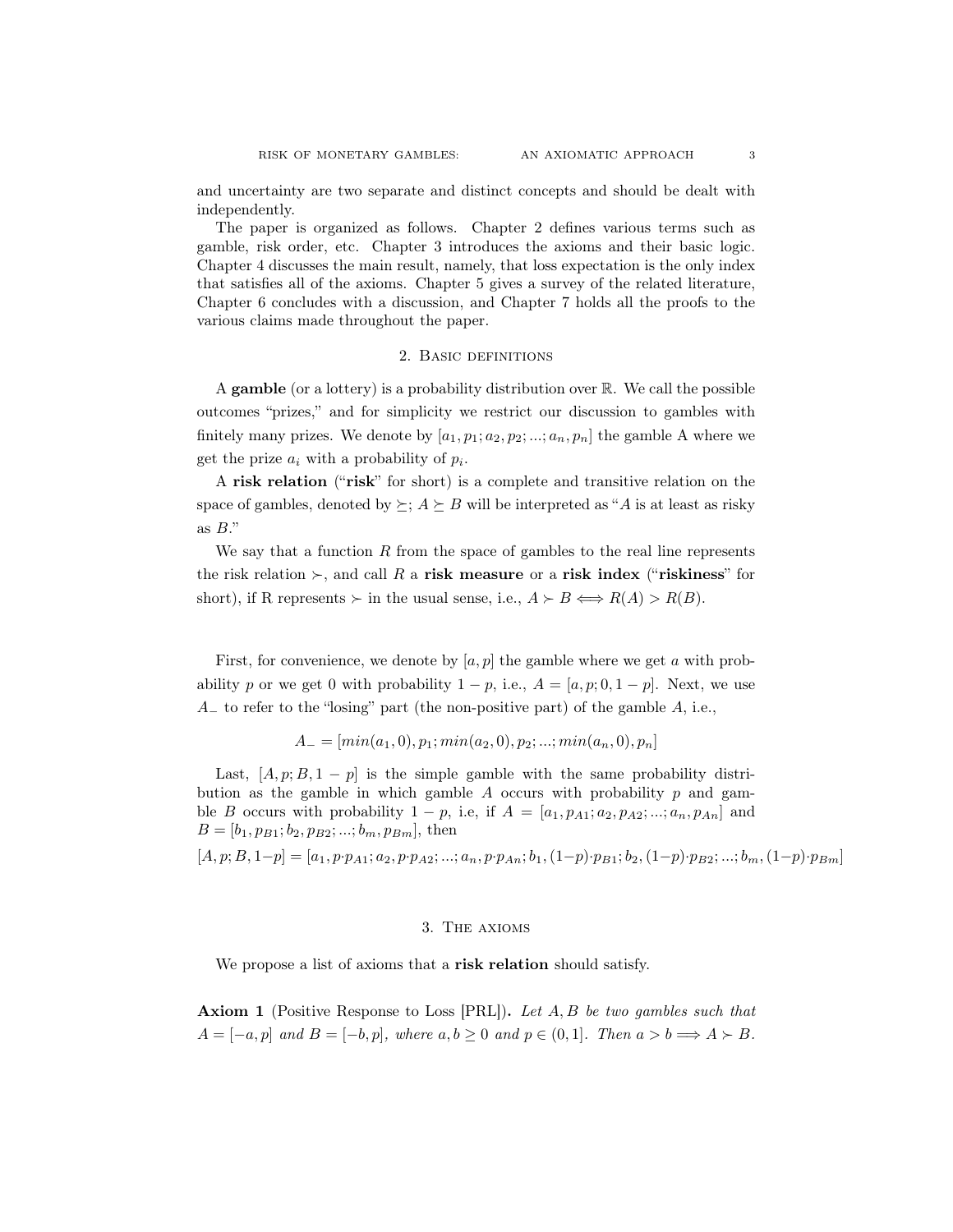

Figure 3.1. Illustration of Axiom 1 (Positive Response to Loss)

This axiom embodies the idea that when taking a gamble (as defined in our model), losing money is a risk. Specifically, it means that given two gambles with an equal probability of losing, the higher the loss, the higher the risk.

**Axiom 2** (Independence [In]). Let A, B, C be gambles, and  $p \in [0, 1)$ . Then  $A \succeq$  $B \Longleftrightarrow [A, p; C, 1-p] \succeq [B, p; C, 1-p].$ 



Figure 3.2. Illustration of Axiom 2: Independence

Von Neumann and Morgenstern's expected utility theorem is based on this axiom. In our opinion, the same argument that justifies this axiom in the utility context applies here as well: the risk order of two compound gambles should not depend upon the identical parts of those gambles. Consider the following compound gambles  $\overline{A}$  and  $\overline{B}$ , where in the first stage we toss a coin. If in both gambles we play the same after "head," then the order of  $\overline{A}$  and  $\overline{B}$  (risk-wise) should follow the order of the gambles played if the coin comes up "tail."

**Axiom 3** (Continuity [Co]). For any three gambles A,B,C such that  $A \succ B \succ C$ , there exists  $p \in (0,1)$  s.t.  $[A, p; C, 1-p] \sim B$ .

This axiom is also borrowed from Von Neumann and Morgenstern. It is called the Continuity axiom for it means that given any two gambles  $A \succ C$ , and every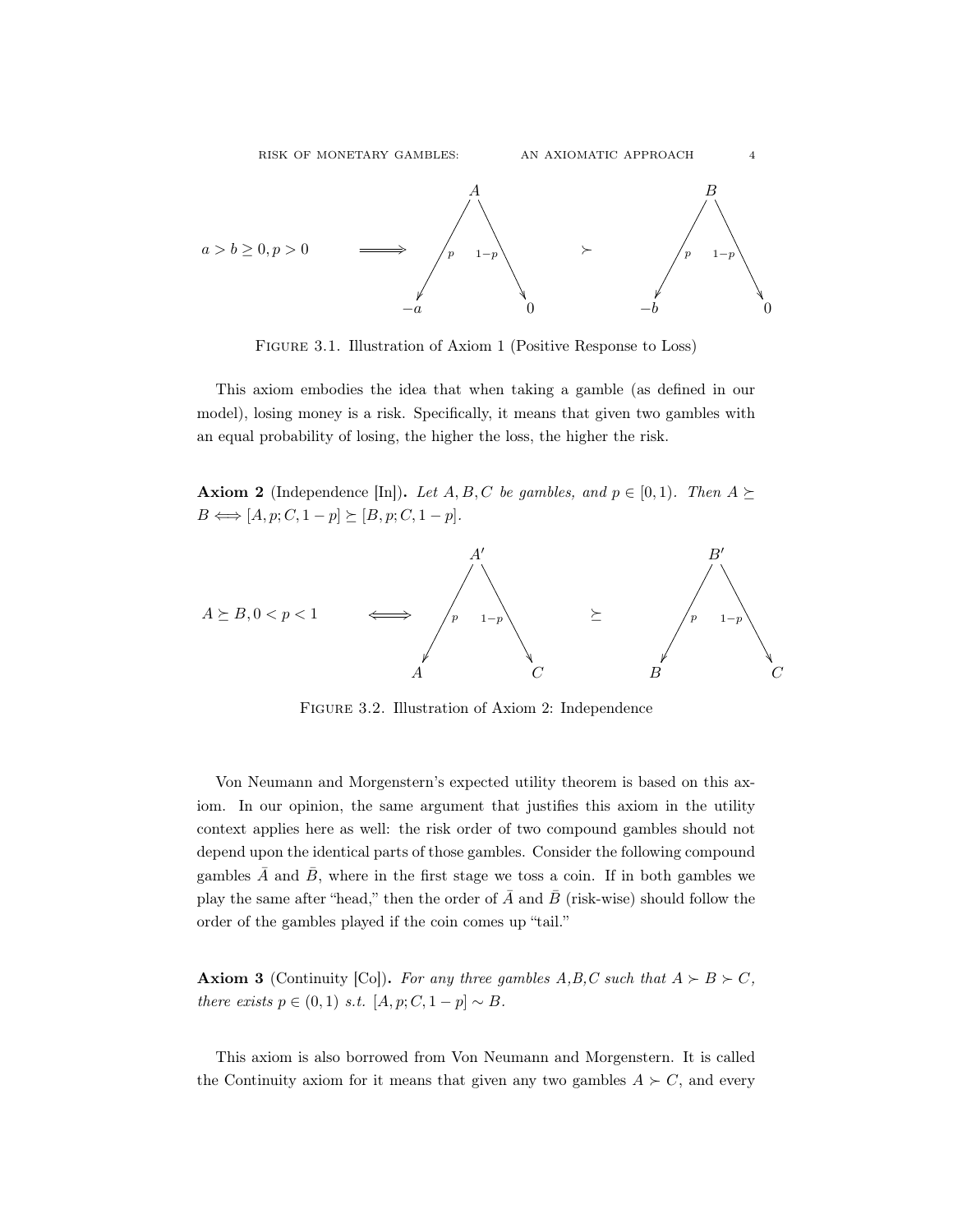

Figure 3.3. Illustration of Axiom 3: Continuity

gamble B whose risk lies between them (i.e.,  $A \succ B \succ C$ ), we can build a compound gamble of A and C that will be just as risky as B. Accepting Independence and Continuity, we can apply Von Neumann and Morgenstern's proof of the expected utility theorem to get a representation of the risk of a gamble as the expected risk of its prizes (see, for example,  $[9]$ ). This means that if R is a risk index defined on the space of gambles, there is a risk function  $r$  defined on the real line where  $R([a_1, p_1; a_2, p_2; ...; a_n, p_n]) = \sum_{i=1}^n p_i r(a_i).$ 

Axiom 4 (Invariance to Possible Gains [IPG]). Let A,B be two gambles; then  $A_-=B_-\Longrightarrow A\sim B.$ 

Briefly, this axiom states that the essence of the risk (in monetary gambles) is the possible loss of money, and positive prizes have no effect on the risk of the gamble. According to Brachinger and Weber [4], "It has been conventional wisdom . . . that risk is the chance of something bad happening." Aumann and Serrano [2] claim that a gamble that has no losses has no risk. To emphasize the idea underlying this axiom, consider the "gamble" mentioned in the introduction: the gamble one faces when wishing to cross a busy road to get to a gold bar lying on the other side. In our mind, the risk has to do with the width of the road, the number of cars, their speed, etc, but the size of the gold bar has nothing to do with the risk involved in crossing the road.

**Axiom 5** (Invariance to Translation [IT]). Let  $A = [-a, q_1], B = [-b, q_2], a, b \ge 0$ ,  $c < min(a, b), p < min(q_1, q_2)$ . Then  $A \succ B \Longrightarrow [-a, q_1 - p; -a + c, p; 0, 1 - q_1] \succ$  $[-b, q_2 - p; -b + c, p; 0, 1 - q_2].$ 

Axiom 5 says that when comparing two binary gambles, adding the same loss/gain (amount and probability) to both should not change the risk order of the two: the riskier gamble is still riskier. Of course, following our logic (and axiom IPG), Axiom 5 should hold as long as it does not change a negative prize into a positive one.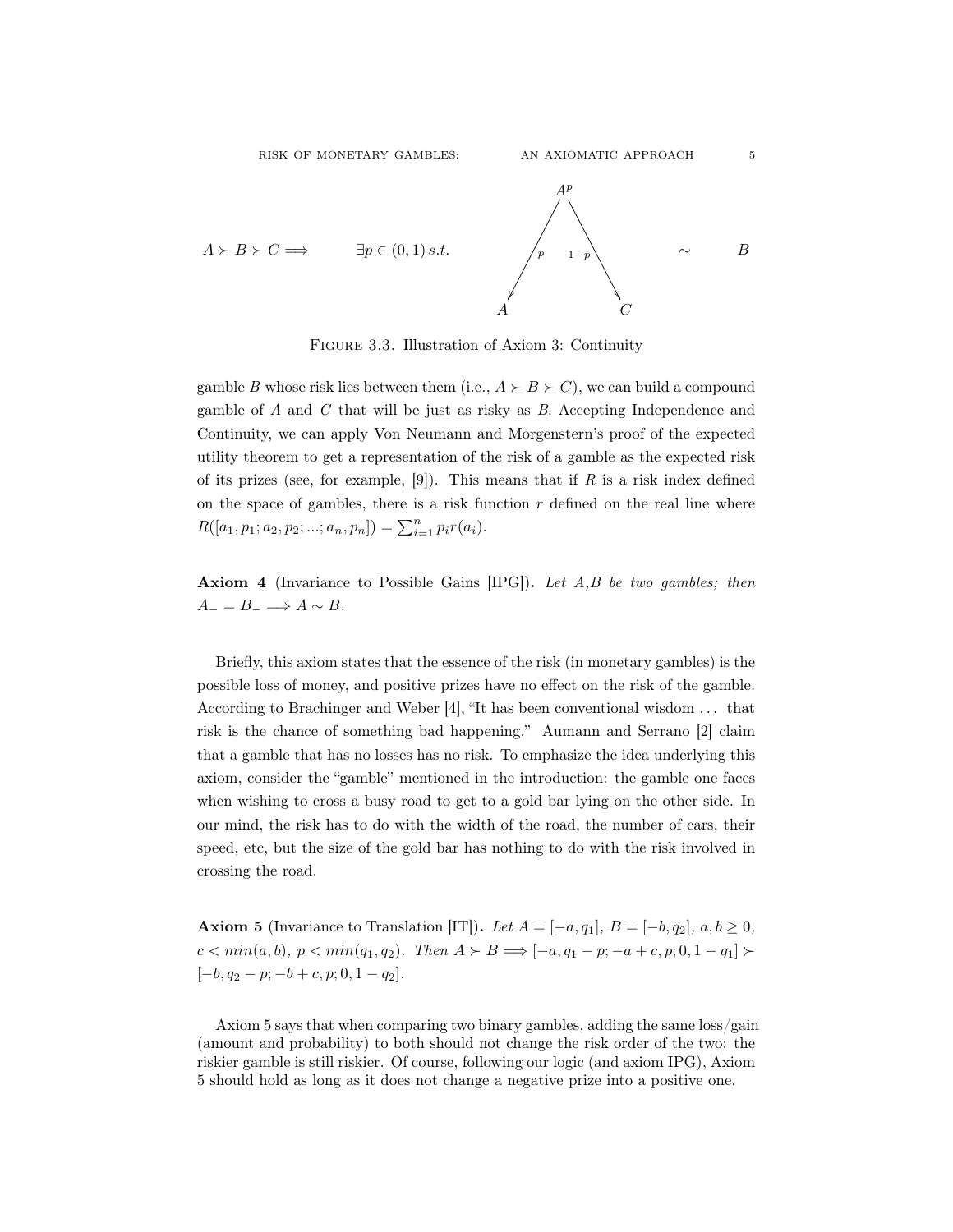

Figure 3.4. Illustration of Axiom 5: Invariance to Translation

To emphasize the reasoning behind this axiom, compare the risk in the following two (unattractive) gambles. In the first gamble, if Djokovic wins the next Australian Open (which he won five times in the past) you either lose \$25 or nothing happens. In the second gamble you either lose \$45 if he wins the next Wimbledon (which he won twice) or nothing happens. Now, say that after you decide the risk order of the two gambles, you are told that if he wins both Wimbledon and the Australian Open you lose an extra \$5. Does it change the risk ordering of the bets? In our mind, the answer is no; It should not change the risk order of the two "gambles."

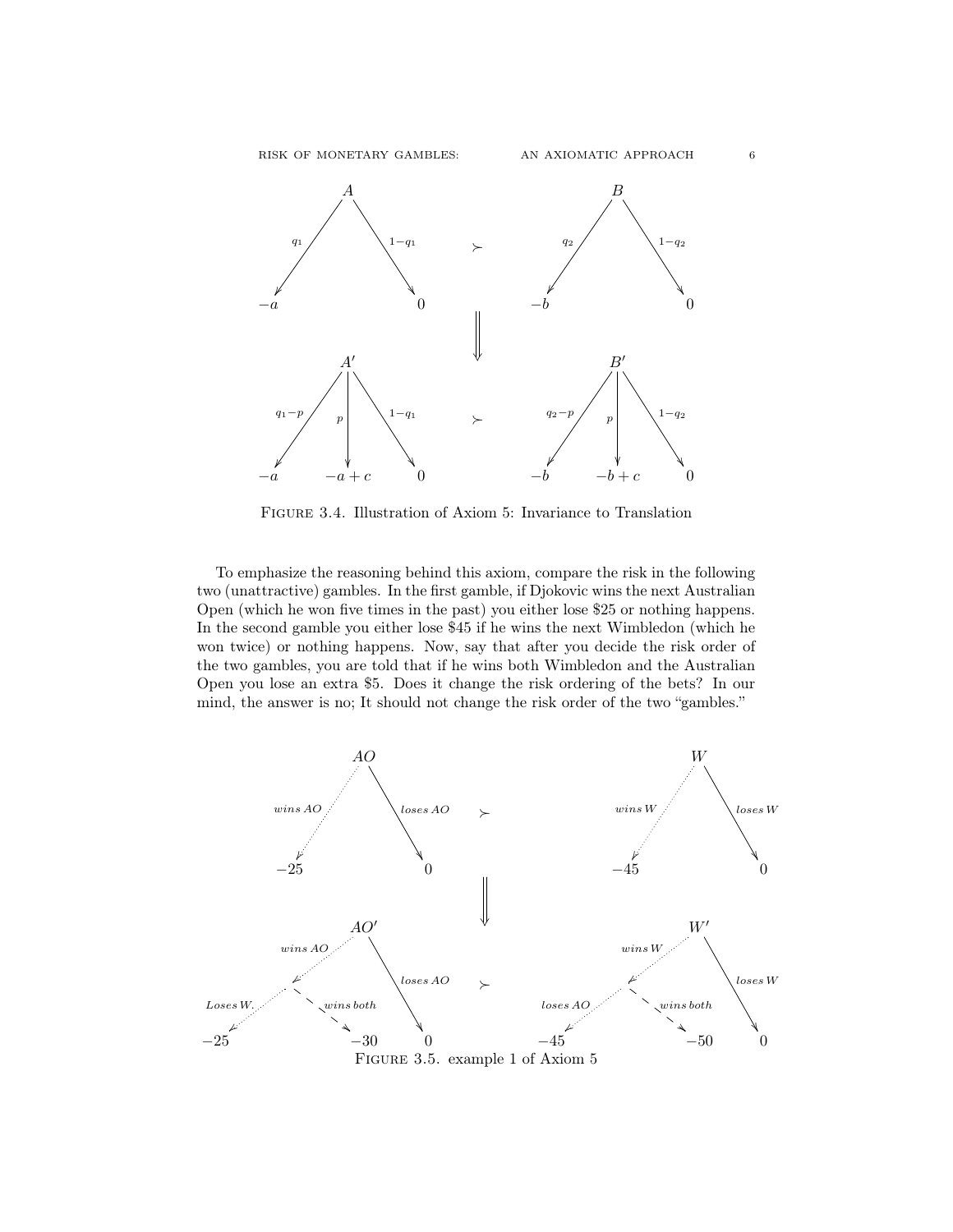In the previous example, the setup was such that the probabilities were subjective. However, the logic behind the axiom is valid with objective probabilities as well. Let us look at the following two (again, unattractive) gambles. In gamble A, you throw a die and if the result is even (probability of <sup>3</sup>/6) you either lose \$9 or you lose nothing. In gamble B you either lose \$6 if the result is larger than 2 (probability of <sup>4</sup>/6) or you lose nothing. Now, which is riskier, gamble A or gamble B? Whatever the answer is, we believe that adding the condition of losing an extra \$1 when the result of both gambles is 6 shouldn't change the risk order of the two gambles, i.e., if A is riskier, then so is  $\overline{A}$ , where you might lose \$9 (with probability  $^{2}/_{6}$ ) or \$10 (with probability of  $^{1}/_{6}$ ) or lose nothing.



Figure 3.6. Example 2 of Axiom 5

This axiom may seem related to the Independence axiom. Indeed, the reasoning behind the axioms is somewhat similar as both claim that the "identical part" of two gambles should not affect their risk order. However, the "identical part" is determined differently in each axiom. Moreover, each axiom is irrelevant in the setup in which the other axiom is defined. Furthermore, as can be seen in the next chapter, there are indices that satisfy one axiom and violate the other.

#### 4. Our risk index

We are now ready to state our main result.

**Theorem 6.** A risk relation  $\succ$  over the space of gambles satisfies our five axioms (Positive Response to Losses, Independence, Continuity, Invariance to Possible Gains, and Invariance to Translation), if and only if it can be represented by  $R([a_1, p_1; a_2, p_2; ...; a_n, p_n]) = - \sum$  $\sum_{a_i<0} p_i a_i.$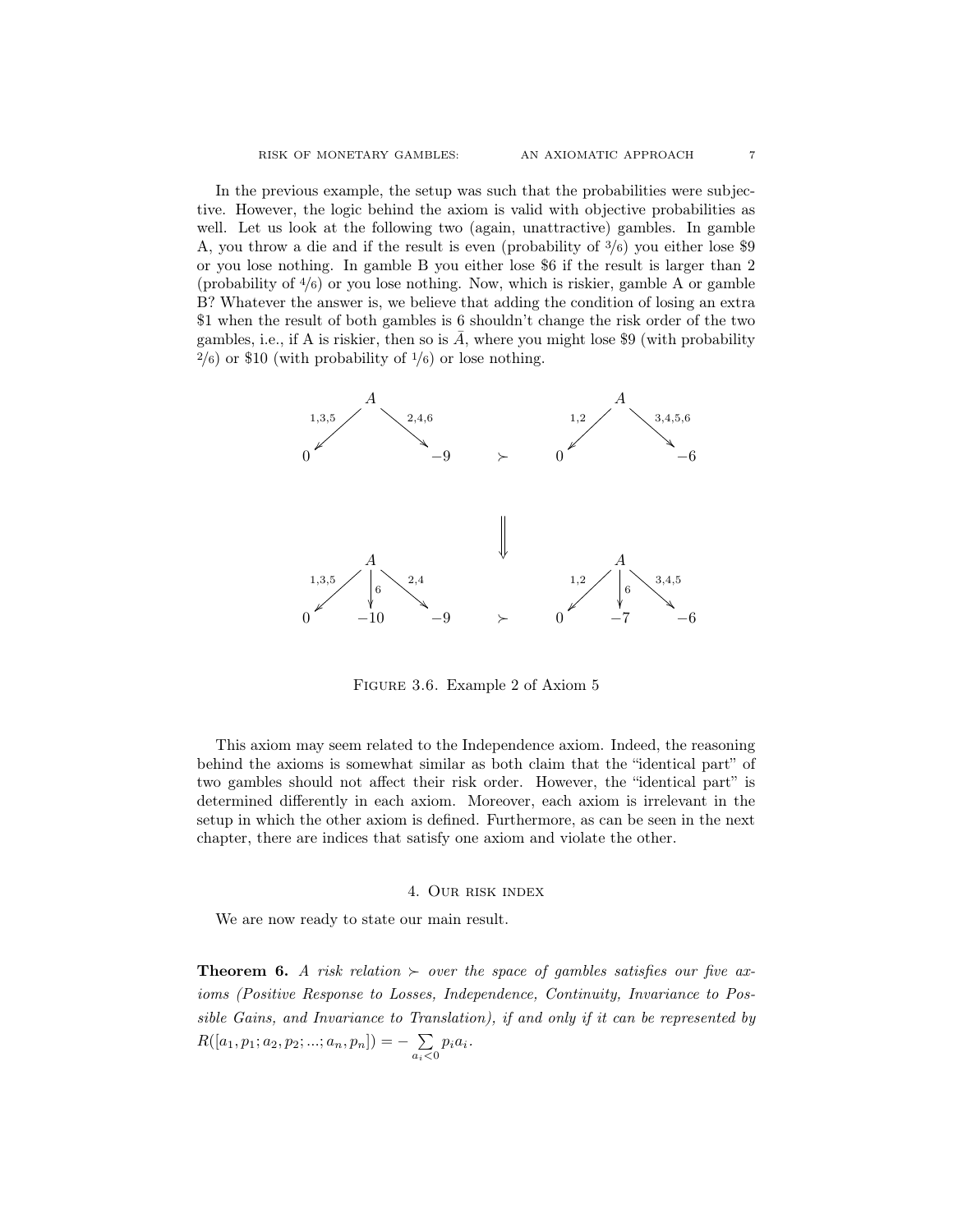X

X

Every other risk measure satisfying our five axioms is ordinally equivalent to R. Moreover, all these axioms are essential for the uniqueness of our index. Eliminating any of the axioms would lead to other possible risk relations that are not ordinally equivalent to R. Specifically, let  $A = [a_1, p_1; a_2, p_2; \dots; a_n, p_n]$ , where  $a_1 < a_2 < \dots < a_n$  $a_n$ , and define the following:

$$
R_1(A) := -R(A) = \sum_{a_i < 0} p_i a_i
$$
\n
$$
R_2(A) = -\sum_{a_i < 0} a_i f(i, p_i) \text{ where } f(i, p_i) = \begin{cases} p_i & i = 1, 2\\ p_i^2 & otherwise \end{cases}
$$
\n
$$
R_3(A) := \max(0, -a_1)
$$
\n
$$
R_4(A) := -\sum_{a_i} p_i a_i
$$
\n
$$
R_5(A) := \sum_{a_i < 0} p_i a_i^2
$$

Thus, as can be seen in Table 1, each of the above indices satisfies all the axioms but one.

| $axiom \setminus risk\ index$ | $R_2$ | $R_{3-}$ | R, |
|-------------------------------|-------|----------|----|
| Positive Response to Loss     |       |          |    |
| Independence                  |       |          |    |
| Continuity                    |       |          |    |
| Invariance to Possible Gains. |       |          |    |

Invariance to Possible Gains

Invariance to Translation

TABLE 1. Independence of the Axioms

Our index satisfies a number of useful properties. Following is a partial list. Throughout this section, A is the gamble  $[a_1, p_1; a_2, p_2; ...; a_n, p_n]$ .

- Objectivity: The risk measure thus defined is objective and depends entirely on the gamble itself. It is not necessary to know who the decision maker is, what his utility function is, how wealthy he is, etc.
- Dimension: It is measured in money, since it is a weighted mean of the possible losses, with their probabilities as the weights.
- Maximal loss: We think that the risk of a gamble depends on possible losses (hence our axiom IPG) and therefore should not exceed the risk of its worst possible outcome, i.e.,  $R(A) \leq R(\min(A), 1]$ . Indeed, our risk satisfies that property. If  $min(A) \geq 0$  then  $R(A) = 0 = R(\lceil min(A), 1 \rceil)$ ; otherwise,  $R(A) = -\sum_{a_i < 0} p_i a_i \le -\min_{a_i} a_i = R([\min(A), 1])$ . This is in contrast to Foster and Hart's [6] riskiness of a gamble that always exceeds its maximal possible loss. Their measure and our index are further discussed below.
- **Positive homogeneity:** For any gamble A and positive constant  $\alpha$ , define by  $\alpha A$  the gamble where for each i, one gets  $\alpha a_i$  with probability  $p_i$ . Then we have  $R(\alpha A) = -\sum_{\alpha a_i < 0} p_i \cdot \alpha a_i = -\alpha \sum_{a_i < 0} p_i \cdot a_i = \alpha R(A)$ .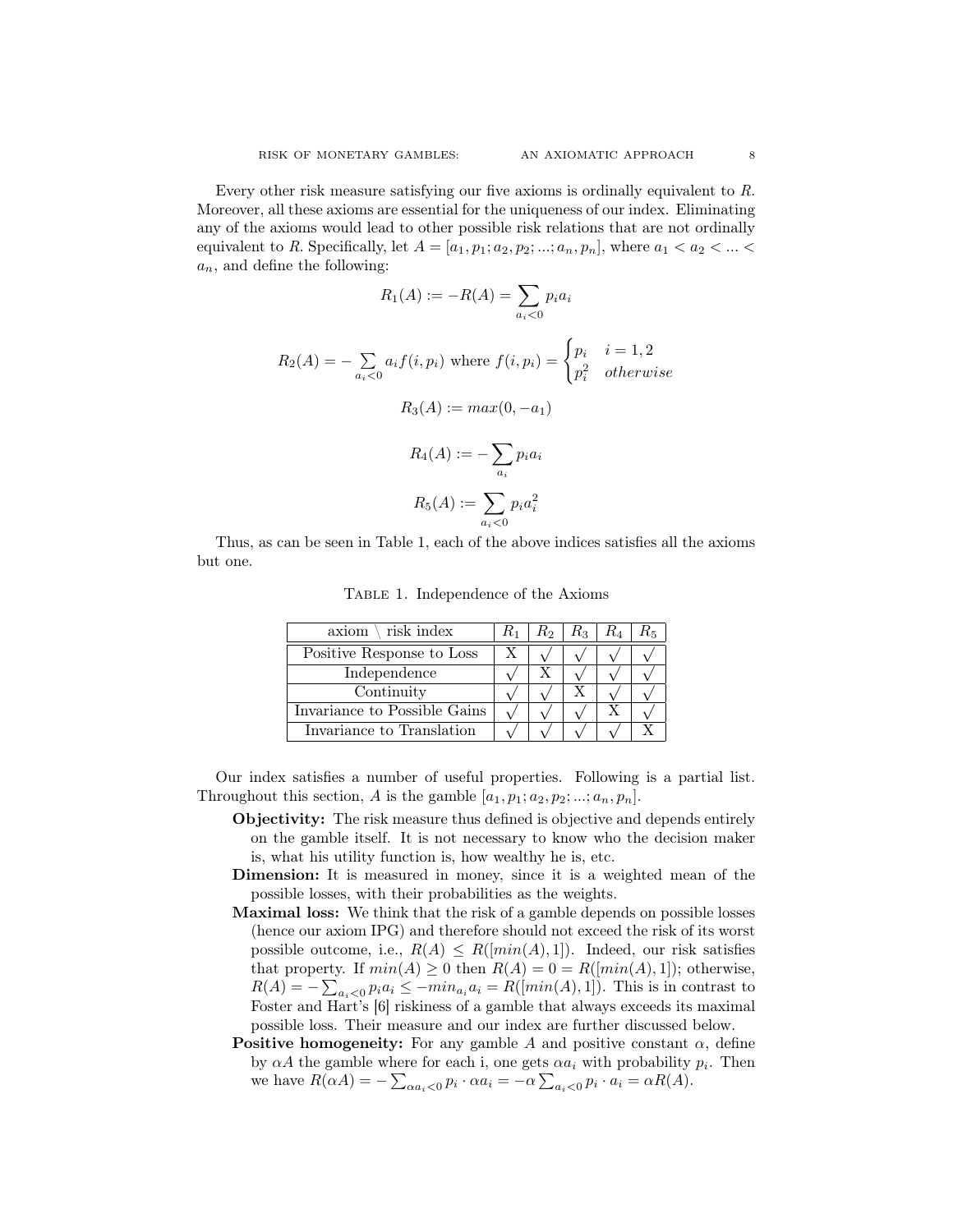RISK OF MONETARY GAMBLES: AN AXIOMATIC APPROACH 9

- **Compound gambles:** For every two gambles A, B and  $p \in (0,1)$ :  $R([A, p; B, 1-\mathbb{R}])$  $p$ ]) =  $pR(A) + (1-p)R(B)$ . Let  $C = [A, p; B, 1-p]$ ; then this property follows directly from  $R(C) = -\sum_{c_i < 0} p_{c_i} c_i = -\sum_{a_i < 0} p \cdot p_{a_i} a_i - \sum_{b_j < 0} (1 p) \cdot p_{B_j} b_j = pR(A) + (1-p)R(B).$
- Stochastic dominance: This may be the most accepted concept of riskiness. An order Q is said to be first- (second-) order monotonic if  $Q(A) < Q(B)$ whenever A first- (second-) order dominates B. We use the notation M-FOD (M-SOD) to indicate this property. If it is a weak inequality, i.e.,  $Q(A) \leq Q(B)$ , then the order is said to be weakly first- (second-) order monotonic with respect to stochastic dominance. This is denoted by WM-FOD and WM-SOD. Our index is both WM-FOD and WM-SOD (for the proof see Section 7.2).

Continuity: Our risk measure is continuous.

#### 5. The literature

The literature mentions many different risk measures (see, for example, [4] and [3]). Our measure, "the expected value of loss," is mentioned there in the category of "naive measures for which no strict theoretical foundations have been given."

As pointed out in [2], many of the known measures are not monotonic with respect to stochastic dominance, i.e., all the risk measures based on the spread of the gamble (variance, standard deviation, etc.), standard deviation divided by mean, etc. It seems that many of the known measures, specifically those used in practice, overlook certain aspects of the concept of risk.

Artzner, Delbaen, Eber, and Heath [1] introduced four axioms characterizing "coherent" measures of risk. Our risk measure satisfies three of these axioms, but not their "Translation" axiom.<sup>2</sup> Our order also satisfies an extra axiom presented in their paper, though it is not required of a measure in order for it to be considered "coherent."

We now discuss in detail two risk measures that are monotonic with respect to stochastic dominance.

5.1. Aumann and Serrano's index. Aumann and Serrano [2] define two axioms that give rise to a unique number  $R(g)$  associated with every gamble and interpreted as its risk. Their duality axiom, the more cardinal axiom, projects the partial order induced by Arrow–Pratt's risk aversion of agents (represented by utility functions) to a risk order over the space of gambles. This is done by considering acceptance or rejection of gambles by different risk-averse agents. We believe that accepting or rejecting a gamble does not necessarily correlate completely with the gamble's riskiness, as, for example, it takes into account the positive prizes that we think do not affect the risk.

In their section "Extending the domain" (p. 821), Aumann and Serrano state that "when there are no negative values, there is no risk." We fully agree with them on this point, and this leads us to our Invariance to Possible Gains axiom, i.e., possible positive outcomes do not affect the gamble's risk. However, their index

<sup>&</sup>lt;sup>2</sup>Their Translation axiom says that for any gamble A and real number a,  $R(A + a) = R(A) - a$ . Our measure doesn't satisfy this axiom: if A has only positive prizes, then  $R(A) = 0 = R(A + a)$ .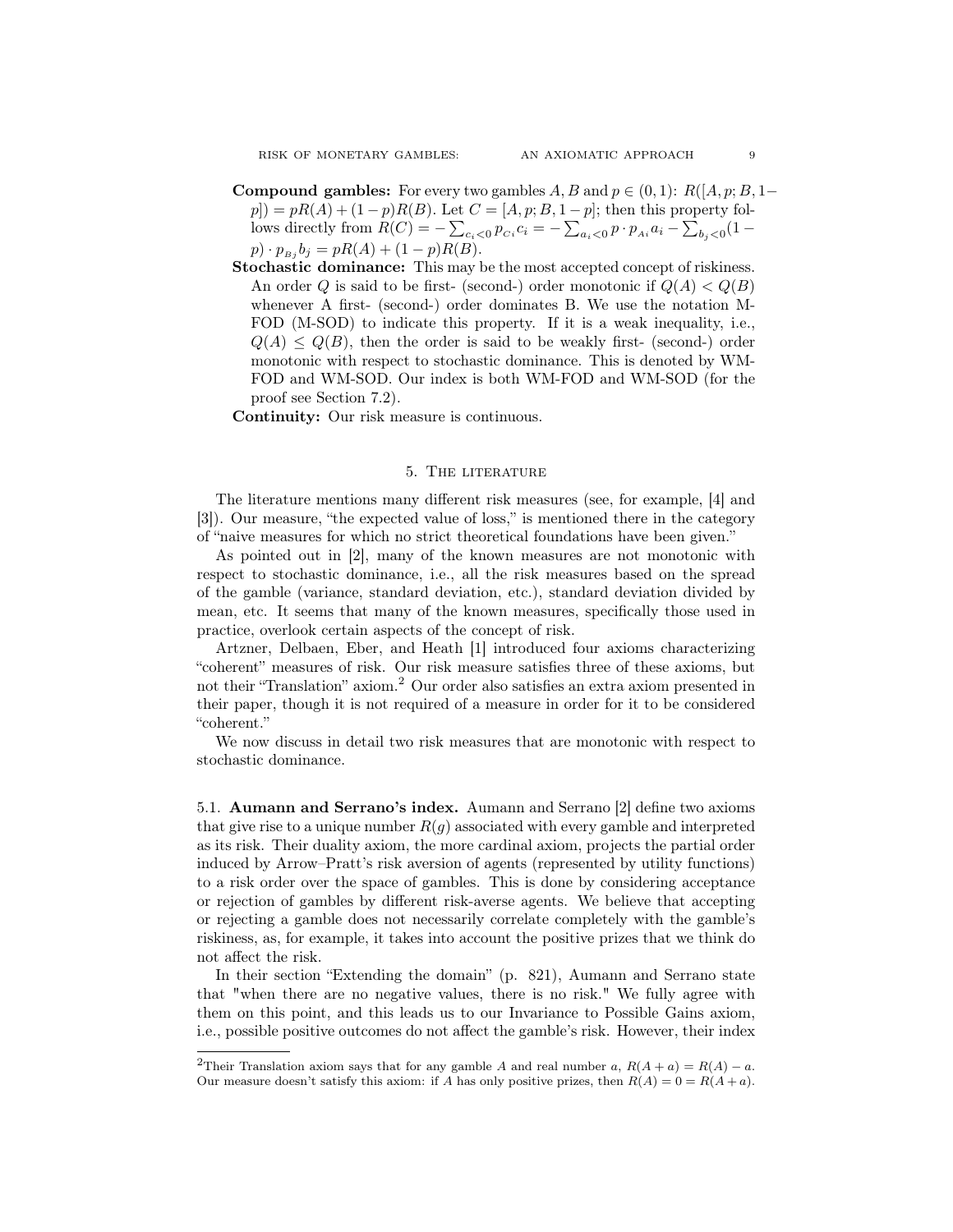does not satisfy this axiom. In our opinion, this is due to their focus on accepting and rejecting gambles. Even if positive outcomes do not affect the risk of a gamble, surely they greatly affect the decision of accepting or rejecting it.

Now let us consider Aumann and Serrano's results concerning diluted gambles  $(p. 819)$ , defined as compound gambles in which with probability p one receives the original gamble and with probability  $1 - p$  one receives 0 (i.e., nothing happens). By our annotation, if A is the original gamble,  $[A, p; 0, 1-p]$  is a diluted gamble. According to Aumann and Serrano, a diluted gamble has the same risk as the original. In the gamble  $L_1 = [-1, 0.5; 1.1, 0.5]$  mentioned in their paper,  $R^{AS}(L_1)$ \$11.01. Take a series of its dilutions,  $L_n = [A, \frac{1}{n}; 0, 1 - \frac{1}{n}]$ . For example,  $L_{1000} =$  $[-1, 0.0005; 0, 0.999; 1.1, 0.0005]$ . Then we have that  $11.01 = R^{AS}(L_1) = R^{AS}(L_2) =$  $L_n = R^{AS}(L_n) = \dots$ , even though  $L_n \stackrel{n \to \infty}{\to} 0$ . Specifically, it doesn't seem logical to us that  $L_1 \sim L_{1000}$  (see Figure 6 for illustration), since playing the latter once seems to have almost no risk. Now, the expected value is lowered by the dilution, and the risk is supposedly the same. So how come, as Aumann and Serrano maintain, any expected utility maximizer will accept or reject both the gamble and its dilution? Isn't it more likely that the risk has changed as well?



Figure 5.1. Diluted gambles example

Our index does not satisfy Aumann and Serrano's duality axiom. Specifically, as mentioned above, duality leads to equal risk of a gamble and its dilution. Our index will attach a lower risk to a diluted gamble, provided there is a possible loss. Let  $A = [a_1, p_1; a_2, p_2; ...; a_n, p_n]$ , and let  $q \in (0, 1)$ . Then  $R([A, q; 0, 1 - q]) =$  $-\sum_{a_i<0} q \cdot p_i a_i = -q \sum_{a_i<0} p_i a_i = qR(A)$ . Hence, as long as A has some risk (there are possible negative outcomes), the gamble will be riskier than its dilution.

5.2. Foster and Hart's measure. Foster and Hart (FH) [6] suggest a measure of risk based on assessing the long-run consequences of accepting series of gambles. In order to determine a gamble's risk, they consider a series of gambles based on it, and find a clear-cut wealth level below which you go bankrupt if you accept this infinite series. They use that wealth level as the risk of the original gamble. Riedel and Hellmann [8] extend it to continuous gambles by reverting to the maximal loss possible whenever the FH riskiness cannot be computed. In our model, a gamble happens once: we choose to accept or reject it, and do not consider it infinite. That distinction in our basic assumptions gives rise to the following differences between their measure and our index.

First, as Aumann and Serrano mention in their paper [2], FH's measure of riskiness is not continuous.

Second, FH's measure does not satisfy our Invariance to Possible Gains axiom. Take the following two gambles:  $A = [-45, 0.5; 90, 0.5]$  and  $B = [-45, 0.5; 50000, 0.5]$ .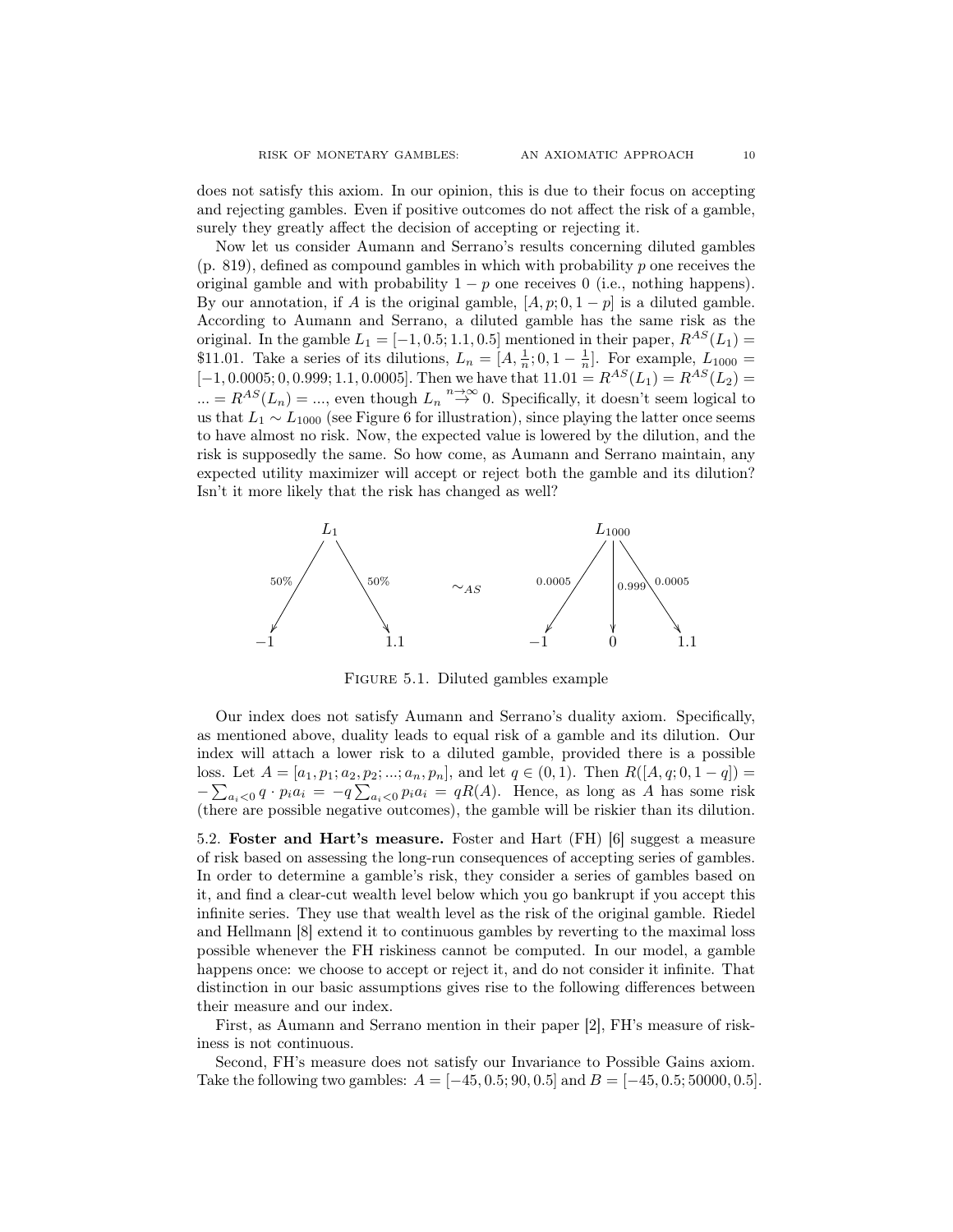Accepting Invariance to Possible Gains means  $A \sim B$ . However,  $R^{FH}(A) \sim 90$ while  $R^{FH}(B) \sim 45$ . Moreover, let  $C = [-1, 0.5; 1.011, 0.5]$ ; then, according to FH, C is twice as risky as B. If one has \$50, it is supposedly risky to accept C and safe to accept B. In our view, however, although many agents may choose B, accepting C once seems intuitively less risky.

Furthermore, as they examine long series of gambles, they find that the riskiness of a gamble and its dilutions are equal and will lead to the same result (bankruptcy/infinite wealth), but in different time expectancies. However, we examine a one-time gamble and therefore find that its risk can change when it is diluted.

Lastly, if we try to extend their logic beyond their domain of gambles, then any gamble  $g$  with a negative expectation is infinitely risky: play the gamble an infinite number of times and bankruptcy is certain. This does not, however, seem to be the case when we consider the gamble as a one-time game. For example, we believe  $D = [-0.01, 0.01, 0.09]$  has very little risk and is intuitively less risky than the gamble  $E = [-100, 0.5; 105, 0.5]$ .

#### 6. Discussion

6.1. Zero as a special benchmark. Throughout this work, zero as a possible outcome has a special role. In particular, our fourth axiom – Invariance to Possible Gains – distinguishes between the possible risky prizes (negative ones) and the possible non-risky prizes (positive ones). Zero can be replaced by any real number and our results will still be valid. Let  $t$  be the special new threshold; then the risk of a gamble A will be  $R(A-t)$  where R is our index. One may well argue that zero plays the role of an arbitrary cutoff.

However, as mentioned above, Aumann and Serrano [2], as well as Foster and Hart[6], restrict their domain to gambles with possible losses due to a similar distinction, namely, that there must be some possible loss in order for a gamble to be risky. Moreover, loss aversion is a well-known and well-documented phenomenon (see, for example, [10]). One can also interpret this special treatment of zero as a comparison of a given gamble to the status quo. In conclusion, zero, though arbitrary in a sense, has some appeal as a special benchmark.

6.2. cVaR and our axioms. In light of the last section, one might feel more comfortable with a cutoff for the probabilities instead of the prizes. For example, instead of defining the risk as stemming from the negative prizes, or from possible outcomes below a certain threshold, we can define it as coming from the worst  $\alpha$ -quantile of the gamble for a specific  $\alpha \in (0,1)$ . A natural candidate is the "Conditional Value at Risk" (cVaR or Expected Shortfall). Though it fails to satisfy three of our axioms, it is, in a sense, a dual index. It does not fulfill Invariance to Possible Gains but it does satisfy a modified version of this axiom where the cutoff is applied to the probabilities instead of the prizes. Roughly, if two gambles agree on the  $\alpha$ -quantile, then they have the same risk. Another axiom cVaR does not satisfy is the Independence axiom. However, it does satisfy the dual independence suggested by Yaari [11]. Lastly,  $cVaR_{\alpha}$  also doesn't satisfy our Invariance to Translation axiom. However, it does hold a slightly modified version of this axiom where  $p$  is required to be less than  $\alpha$ .

So, it seems that a similar structure of axioms, or dual axioms, where the roles of the probabilities and the prizes are in some sense switched, might lead to a dual index, possibly cVaR.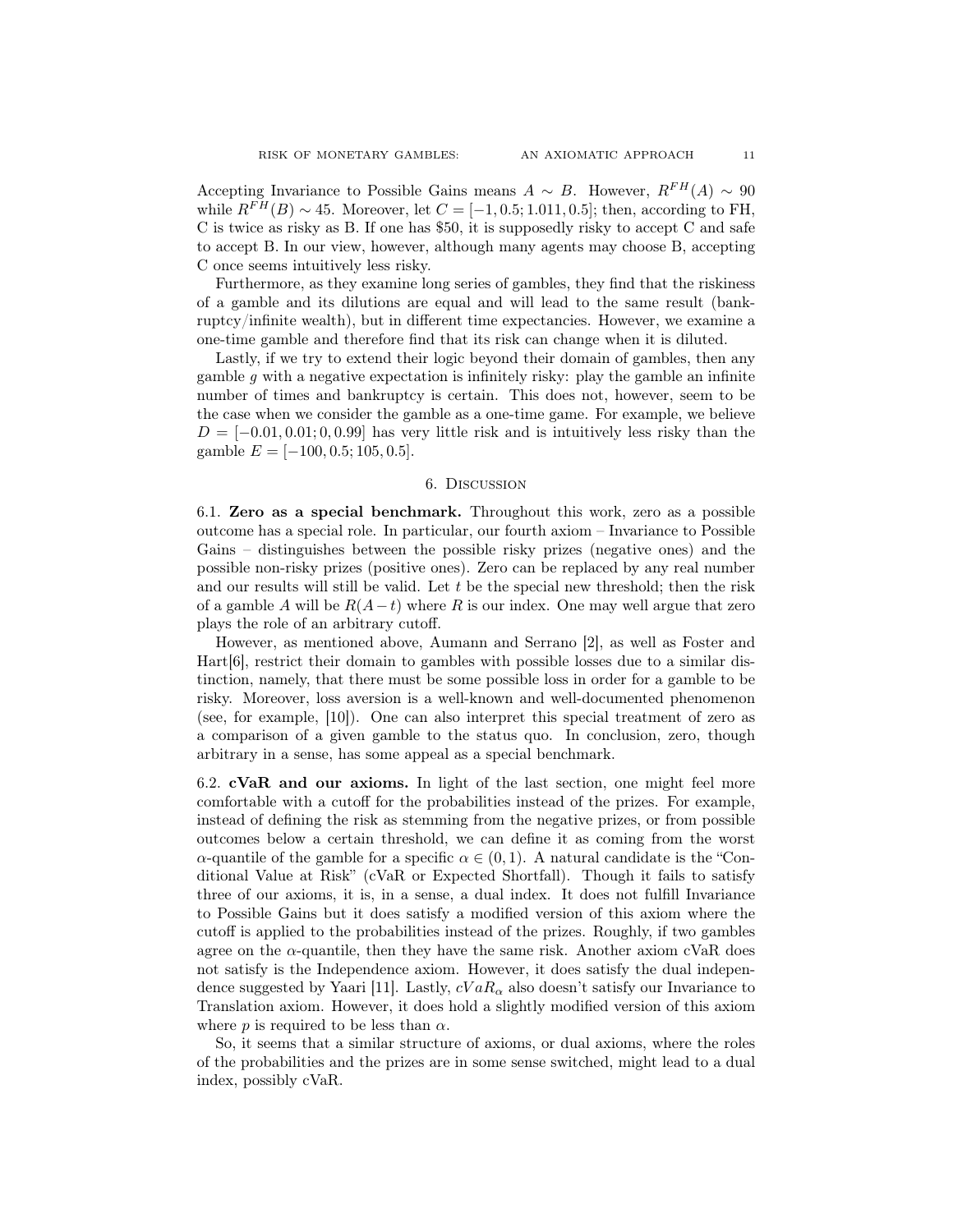#### 7. Proofs

Let  $\succ$  be a risk order over the space of gambles, that satisfies our five axioms. From  $(In)$  and  $(Co)$  we get, by means of the Expected Utility Theorem (see, for example, [9]), that  $\succ$  can be represented by an index R of the form  $R([a_1, p_1; a_2, p_2, ..., a_n, p_n]) = \sum_{a_i} p_i r(a_i)$  where r is a function from  $\mathbb R$  to  $\mathbb R$ , interpreted as the risk of a given prize.

For any  $x \in \mathbb{R}$ , we denote by  $x^*$  the gamble  $[x, 1]$  where we get x for certain. Now, if  $x > 0$  then  $x_{-}^{*} = 0_{-}^{*}$  and so from (IPG) we have that  $x * \sim 0*$ . However,  $x^* \sim 0^* \Longrightarrow R(x^*) = R(0^*) \Longrightarrow r(x) = r(0)$ . Now, we are trying to characterize the order relation induced by R, and so w.l.o.g. we can set  $r(0) = 0$ .

Next, if  $x < 0$ , then (PRL) implies that  $x \rightarrow 0^* \implies R(x^*) > R(0^*) \implies r(x) >$  $r(0) = 0$ . Moreover, if  $x < y < 0$ , it follows from (PRL) that  $r(x) > r(y) > 0$ , and so r is monotonic.

We now have an "expected risk" representation:  $R(A) = \sum_{a_i} p \cdot r(a_i)$ , with  $r : \mathbb{R} \to \mathbb{R}$  such that r is 0 on the positive half of the real line and is a strictly monotonic (decreasing) function on the negative half, i.e.,  $x > 0 \Rightarrow r(x) = 0$  and  $x < y < 0 \Rightarrow r(x) > r(y) > 0.$ 

Next, we want to prove that  $r$  is linear on the negative half of the real line. To do so, let  $a < b < 0$ ,  $x < y < 0$  s.t.  $b - a = y - x$  and define  $h = |r(a) - r(b)| - |r(x) - a|$  $r(y)$ . Note that by what we have seen up to now, we have  $r(a) > r(b) > 0$ ,  $r(x) > 0$  $r(y) > 0$ . We will now assume that  $h > 0$  and use (IT) to derive a contradiction.

Let  $t = min(1, h), \epsilon = \frac{1}{2[1+r(x)]}$ . Note that  $t, \epsilon \in (0, 1)$  and so  $0 < t\epsilon < 1$ . Further, choose an arbitrary  $q_2 \in (0,1)$ , set  $q_1 = (1 - te)q_2 \frac{r(y)}{r(x)} < q_2$ , and define  $L_1 = [x, q_1], L_2 = [y, q_2].$ 

Then  $R(L_1) = q_1 r(x) = (1 - t\epsilon) q_2 \frac{r(y)}{r(x)} r(x) < q_2 r(y) = R(L_2)$  and so  $L_1 \prec L_2$ .  $r(x)$ Applying (IT) with  $c = a - x = b - y^3 \cdot (p$  will be defined later) we get:

 $L_1' = [a, p; x, q_1 - p; 0, 1 - q_1] \prec L_2' = [b, p; y, q_2 - p; 0, 1 - q_2]$ . Equivalently,  $R(L'_1) - R(L'_2) < 0.$ 

Now  $R(L_1) - R(L_2') = pr(a) + (q_1 - p)r(x) - [pr(b) + (q_2 - p)r(y)] = p \cdot \{[r(a) - p] - (r(a) + (q_2 - p)r(y)]\}$  $r(b)] - [r(x) - r(y)]$ } +  $q_1r(x) - q_2r(y) = ph - teq_2r(y).$ However, if we let  $p = \frac{r(y)}{1+r(y)}$  $\frac{r(y)}{1+r(x)}q_2^4$  we get  $R(L_1^{'})-R(L_2^{'})=\frac{r(y)}{1+r(x)}q_2h-\frac{t}{2[1+r(x)]}q_2r(y)=$ 

 $(h - \frac{t}{2})\frac{q_2r(y)}{1+r(x)} > 0$ , a contradiction.

If  $h < 0$  we can define  $\bar{h} = -h$  and proceed as above in order to get the contradiction.

$$
{}^{3}c = a - x \stackrel{a < 0}{\nwarrow} - x, \ c = b - y \stackrel{b < 0}{\nwarrow} - y, \text{ and hence } c < \min(-x, -y), \text{ as required by IT.}
$$
\n
$$
{}^{4}q_{1} = (1 - te)q_{2}\frac{r(y)}{r(x)} = [1 - \frac{t}{2[1+r(x)]}]q_{2}\frac{r(y)}{r(x)} = \frac{2+2r(x)-t}{2r(x)}\frac{r(y)}{1+r(x)}q_{2} = \frac{2r(x)+2-t}{2r(x)}p = [1 + \frac{b}{2r(x)}]p > p. \text{ Thus } p < q_{1} < q_{2} \text{ and we can indeed apply IT.}
$$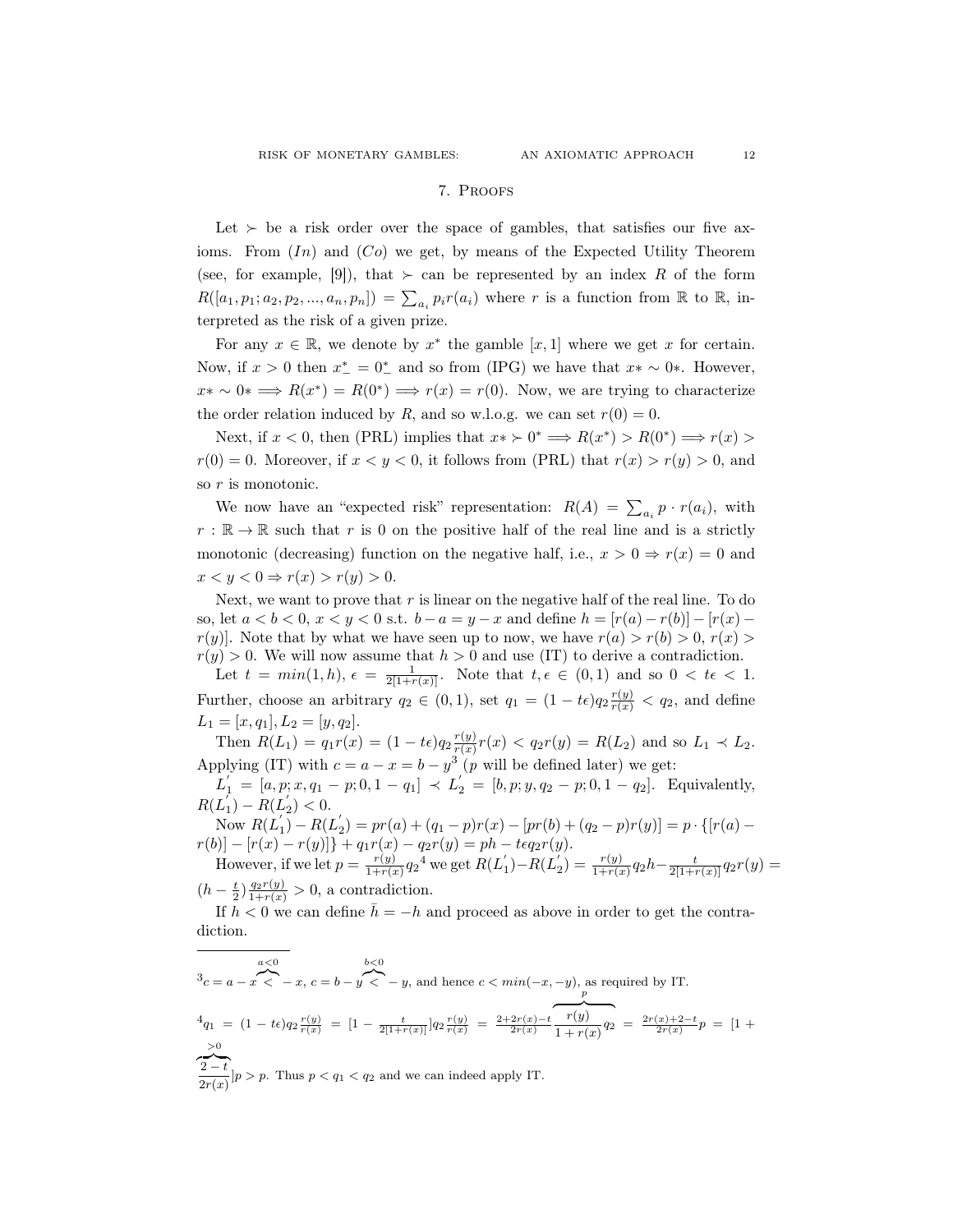All in all, we proved that given  $a < b < 0$ ,  $x < y < 0$  s.t.  $b - a = y - x$ , we must have that  $r(a) - r(b) = r(x) - r(y)$ .

Before we continue, note that  $r$  is a strictly monotonic (decreasing) function on the negative half of the real line, and so it is continuous almost everywhere, and has only "jump" discontinuities. However, we are actually interested in the preference order represented by  $r$  (we only care about the ordinal properties of  $r$ ) and so we can assume w.l.o.g. that  $r$  is in fact continuous on the negative part of the real line. In addition, since  $r(0) = 0$  we can assume that  $r(x) \longrightarrow 0$  as well and so, in

fact, r can be assumed to be continuous along the real line.

Conclusion 7. Thus far, we have that:

- $(1)$  r is continuous.
- (2) For any  $a < b < 0$ ,  $x < y < 0$ , the following is true:  $x y = a b \Rightarrow$  $r(x) - r(y) = r(a) - r(b).$

Now, let  $a, x, y < 0$  s.t.  $x - y = a$ . Define  $b_n = -\frac{1}{n}$  and  $y_n = y - \frac{1}{n}$  to get  $x - y_n = x - (y - \frac{1}{n}) = x - y - (-\frac{1}{n}) = a - b_n$ . However, by part 2 of conclusion 7 above, we have that  $r(x) - r(y_n) = r(a) - r(b_n)$ . Applying part 1 of conclusion 7, we have that  $x = y + a \Longrightarrow r(x) = r(y) + r(a)$ . That means that for any  $n \in \mathbb{N}$ ,  $r(-n) = n \cdot r(-1)$ , and so in turn for any  $q \in \mathbb{Q}_-$ ,  $r(q) = q \cdot r(-1)$ . From the continuity of r we get for any negative real number x that  $r(x) = x \cdot r(-1)$ . Hence r is linear.

As before, we care only about the ordinality of  $r$  and so we can assume w.l.o.g. that  $r(-1) = 1$ , and since  $r(0) = 0$  we get our main result, namely, that every risk order  $R$  satisfying our axioms can be represented (ordinally) by the following formula:  $R(A) = -\sum_{a_i < 0} p_i \cdot a_i$ .

#### 7.2. Proof of WM-FOD and WM-SOD.

7.2.1. WM-SOD. Let  $A, B$  be two gambles where  $A$  second-order dominates  $B$ , or  $\forall x: \int_{-\infty}^x [F_B(t) - F_A(t)]dt \geq 0.$  Note that  $F_A(x) = P(A \leq x) = \sum_{\alpha_i \leq x} p_i$  and therefore  $\int_{-\infty}^{x} F_A(t)dt = -\sum_{a_i \leq x} a_i p_i$ . Hence, for  $x = 0$  we get  $\int_{-\infty}^{0} F_A(t)dt =$  $-\sum_{a_i\leq 0} a_i p_i = R(A)$ . Now, if gamble A second-order dominates gamble B then, specifically,  $R(B) - R(A) = \int_{-\infty}^{0} [F_B(t) - F_A(t)]dt \geq 0$ . Hence,  $R(A) \leq R(B)$ or  $A \preceq B$ . Thus R is weakly monotonic with respect to second-order stochastic dominance.

7.2.2. WM-FOD. If gamble A first-order dominates gamble B, then it also secondorder dominates it. Hence, as we saw above,  $A \preceq B$ , and so R is weakly monotonic with respect to first-order stochastic dominance.

#### 7.3. Proof of the independence of the axioms.

7.3.1. Axiom I: Positive response to loss. Let A be a gamble and  $R_1(A) := -R(A) =$  $\sum$  $\sum_{a_i<0} p_i a_i$ .

• PRL does not hold. If  $A = [-a, p]$  and  $B = [-b, p]$ , where  $a, b \geq 0$  and  $p \in (0, 1]$ , then  $a > b \implies R_1(A) = -ap < -bp = R_1(B)$ .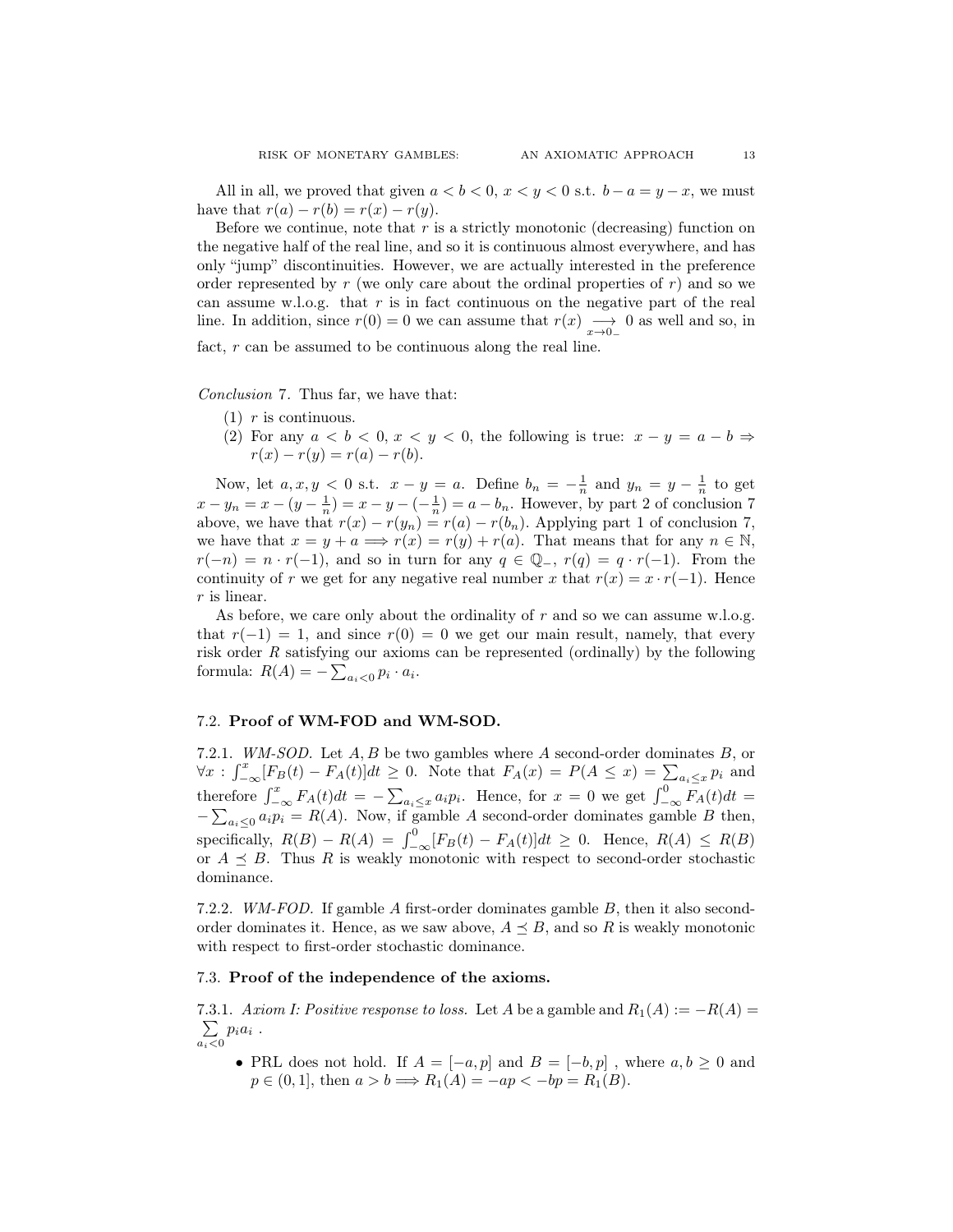RISK OF MONETARY GAMBLES: AN AXIOMATIC APPROACH 14

- In holds. Let  $A, B, C$  be gambles, and  $p \in [0, 1)$ . Now, our R satisfies In and  $R_1(A) = -R(A)$  so  $R_1(A) > R_1(B)$  iff  $R(A) < R(B)$ . However, since R satisfies In,  $R(A) < R(B)$  iff  $R([A, p; C, 1-p]) < R([B, p; C, 1-p])$ , which means that  $R_1([A, p; C, 1-p]) > R_1([B, p; C, 1-p]).$
- Co holds. Let  $A, B, C$  be three gambles such that  $R_1(A) > R_1(B) > R_1(C)$ . Now,  $R = -R_1$  so  $R(C) > R(B) > R(A)$ . We know that R satisfies Continuity, and hence there exists  $p \in (0, 1)$  s.t.  $R([A, p; C, 1-p]) = R(B)$ . Using  $R = -R_1$  again we get  $R_1([A, p; C, 1-p]) = R_1(B)$ .
- IPG holds. Let  $A_ = B_ -$  with  $A = [a_1, p_1; a_2, p_2; ...; a_n, p_n]$  and  $B =$  $[b_1, q_1; b_2, q_2; ...; b_m, q_m];$  then, by the definition of  $R_1$ , we have  $R_1(A)$  $A_-=B_-\$

$$
\sum_{a_i<0} p_i a_i \quad \implies \quad \sum_{b_i<0} q_i b_i = R_1(B).
$$

• IT holds. Let  $A = [-a, q_1], B = [-b, q_2], a, b \geq 0, c < min(a, b), p <$  $min(q_1, q_2)$ , and let  $R_1(A) > R_1(B)$ . That means that  $R(B) > R(A)$ , which in turn means that  $R([-b + c, p; -b, q_2 - p; 0, 1 - q_2]) > R([-a +$  $c, p; -a, q_1 - p; 0, 1 - q_1$ . Substituting  $-R_1(A)$  for  $R(A)$  and multiplying by minus one will yield  $R_1([-a + c, p; -a, q_1 - p; 0, 1 - q_1]) > R_1([-b +$  $c, p; -b, q_2 - p; 0, 1 - q_2]$ , as required.

#### 7.3.2. Axiom II: Independence.

Let  $A = [a_1, p_1; a_2, p_2; ...; a_n, p_n]$  be a gamble with  $a_1 < a_2 < ... < a_n$  and define

$$
R_2(A) = -\sum_{a_i < 0} a_i f(i, p_i) \text{ where } f(i, p_i) = \begin{cases} p_i & i = 1, 2 \\ p_i^2 & \text{otherwise} \end{cases}
$$

- PRL holds. Let  $A = [-a, p]$  and  $B = [-b, p]$ , where  $a, b \ge 0$  and  $p \in (0, 1]$ . Now assume that  $a > b$ . Then  $R_2(A) = ap > bp = R_2(B)$ .
- In doesn't hold. Let  $A = [-10, 0.5], B = [-15, 0.25; -5, 0.25; 0, 0.5], C =$ [-10, 0.2], and  $p = 0.5$ . Then  $R_2(A) = 5 = R_2(B)$ . However,  $A' =$  $[A, p; C, 1 - p] = [-10, 0.35], B' = [-15, 0.125; -10, 0.1; -5, 0.125; 0, 0.65],$ and so  $R_2(A') = 3.5$  while  $R_2(B') = 15 \cdot 0.125 + 10 \cdot 0.1 + 5 \cdot 0.125^2 = \frac{189}{64} < 3.5$
- Co holds. Let  $A, B, C$  be three gambles such that  $R_2(A) > R_2(B) > R_2(C)$ . Now  $R_2([A, q; C, 1 - q])$  is a continuous function of q, and we have that  $\lim_{q \to 0} R_2([A, q; C, 1-q]) = R_2(C)$  and  $\lim_{q \to 1} R_2([A, q; C, 1-q]) = R_2(A),$ and so there exists  $p \in (0,1)$  s.t.  $R_2([A, p; C, 1-p]) = R_2(B)$ .
- IPG holds. Let  $A_ = B_ -$ . Then by definition of  $R_2$ , we have  $R_2(A) =$  $-\sum_{a_i<0} a_i f(i, p_i^A) = -\sum_{b_i<0} b_i f(i, p_i^B) = R_2(B).$
- IT holds. Let  $A = [-a, q_1], B = [-b, q_2], a, b \geq 0, c < min(a, b), p <$  $min(q_1, q_2)$ , and let  $R_2(A) > R_2(B)$ . That is true iff  $aq_1 > bq_2$ . Now, let  $A' = [-a+c, p; -a, q_1 - p; 0, 1 - q_1]$  and  $B' = [-b+c, p; -b, q_2 - p; 0, 1 - q_2].$ Then  $R_2(A') = (a-c)p + a(q_1-p) = aq_1-cp > bq_2-cp = (b-c)p + b(q_2-p) =$  $R_2(B')$ .

#### 7.3.3. Axiom III: Continuity.

In this section, unless defined otherwise,  $A = [a_1, p_1; a_2, p_2; \dots; a_n, p_n]$ ,  $B = [b_1, q_1^B; b_2, q_2^B; \dots; b_{n_B}, q_{n_B}^B]$ , and  $C = [c_1, q_1^C; c_2, q_2^C; \dots; c_{n_C}, q_{n_C}^C]$ , where  $a_1 < a_2 < ..., b_1 < b_2 < ...$  and  $c_1 < c_2 < ...$ . We define  $R_3(A) = max(0, -a_1)$ .

• PRL holds. If  $A = [-a, p]$  and  $B = [-b, p]$ , where  $a, b \ge 0$  and  $p \in (0, 1]$ . Then  $a > b \Longrightarrow R_3(A) = a > b = R_3(B)$ .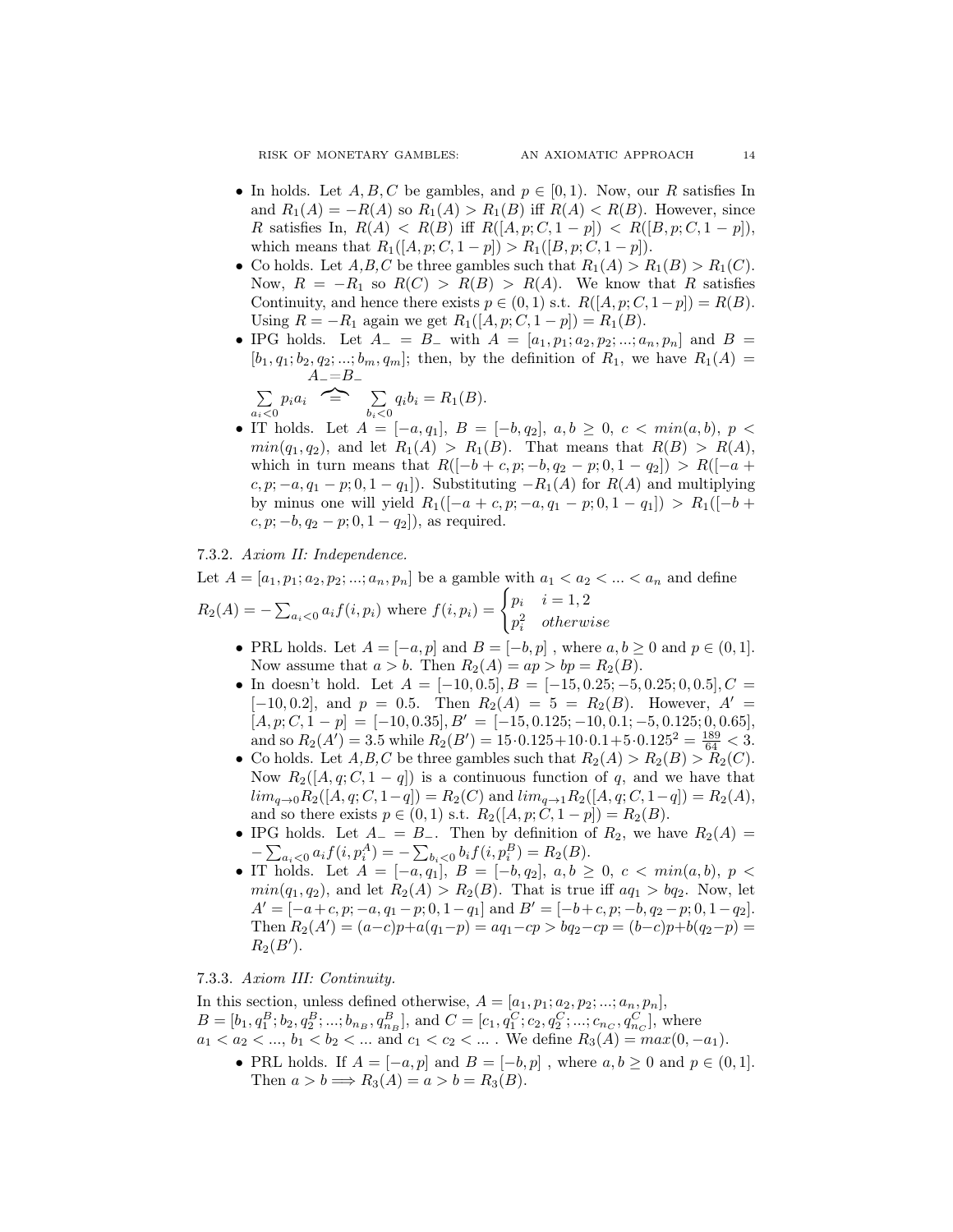- In holds. Let  $A, B, C$  be gambles, and  $p \in [0, 1)$ . Define  $A' = [A, p; C, 1$  $p, B' = [B, p; C, 1 - p]$  and assume  $R_3(A) \ge R_3(B)$  or  $max(0, -a_1) \ge$  $max(0, -b_1)$ . Now that happens iff  $R_3(A') = max(-a_1, -c_1, 0) \ge max(-b_1, -c_1, 0) =$  $R_3(B')$ , which means iff  $A' \succeq B'$ .
- Co does not hold. Let  $A = [-10, 0.5], B = [-3, 0.2],$  and  $C = [1, 0.7].$  Then  $R_3(A) = 10 > R_3(B) = 3 > R_3(C) = 0$ , but  $\forall p \in (0,1) : R_3([A, p; C, 1$  $p|) = 10 > R_3(B).$
- IPG holds. Let A and B be gambles with  $A_ = B_ -$ . Then either  $a_1, b_1 \geq 0$ or  $a_1 = b_1$ . In any case,  $R_3(A) = max(0, -a_1) = max(0, -b_1) = R_3(B)$ .
- IT holds. Let  $A = [-a, q_1], B = [-b, q_2], a, b \geq 0, c < min(a, b), p <$  $min(q_1, q_2)$ , and let  $R_3(A) > R_3(B)$  or  $a > b$ . That means that  $R_3([-a + b]$  $(c, p; -a, q_1 - p; 0, 1 - q_1) = max(a, a - c) > max(b, b - c) = R_3([-b + c])$  $c, p; -b, q_2 - p; 0, 1 - q_2$ , as required.

#### 7.3.4. Axiom IV: Invariance to possible gains.

Let A be a gamble and define  $R_4(A) := -\sum$  $\sum_{a_i} p_i a_i$ . Note that<sup>5</sup>

(\*) 
$$
R_4([A, p; C, 1-p]) = pR_4(A) + (1-p)R_4(C).
$$

- PRL holds. If  $A = [-a, p]$  and  $B = [-b, p]$ , where  $a, b \ge 0$  and  $p \in (0, 1]$ . Then  $a > b \Longrightarrow R_4(A) = ap > bp = R_4(B)$ .
- In holds. Let  $A = [a_1, p_1^A; a_2, p_2^A; \dots; a_{n_A}, p_{n_A}^A], B = [b_1, p_1^B; b_2, p_2^B; \dots; b_{n_B}, p_{n_B}^B], C =$  $[c_1, p_1^C; c_2, p_2^C; \dots; c_{n_C}, p_{n_C}^C]$  be three gambles, and  $p \in [0, 1)$ . Then, by (\*),  $R_4(A) \ge R_4(B) \Longleftrightarrow R_4([A, p; C, 1-p]) \ge R_4([B, p; C, 1-p]).$
- Co holds. Let A,B,C be three gambles such that  $R_4(A) > R_4(B) > R_4(C)$ . Then  $f(q) = R_4([A, q; C, 1 - q]) = qR_4(A) + (1 - q)R_4(C)$  is a continuous function from [0,1] to the real line with  $f(0) = R_4(C) < R_4(B)$  $R_4(A) = f(1)$ . Hence, there exists  $p \in (0,1)$  s.t.  $f(p) = R_4(B)$ , and hence  $R_4([A, p; C, 1-p]) = R_4(B).$
- IPG doesn't hold. Let  $A = [-1, 0.5; 4, 0.5]$  and  $B = [-1, 0.5; 3, 0.5]$ . Clearly,  $A_{-} = B_{-}$  but  $R_4(A) = -1.5 < -1 = R_4(B)$ .
- IT holds. Let  $A = [-a, q_1], B = [-b, q_2], a, b \geq 0, c < min(a, b), p <$  $min(q_1, q_2)$ , and let  $R_4(A) > R_4(B)$ . It is easy to see that  $R_4([-a +$  $(c, p; -a, q_1 - p; 0, 1 - q_1]) = (a - c)p + a(q_1 - p) = aq_1 - cp = R_4(A) - cp >$  $R_4(B) - cp = R_4([-b+c, p; -b, q_2 - p; 0, 1 - q_2]),$  as required.

#### 7.3.5. Axiom V: Invariance to Translation.

.

Let A be a gamble and define  $R_5(A) := \sum_{a_i < 0} p_i a_i^2$ . Note that if  $A = [a_1, p_1^A; a_2, p_2^A; \dots; a_{n_A}, p_{n_A}^A]$  and  $C = [c_1, p_1^C; c_2, p_2^C; \dots; c_{n_C}, p_{n_C}^C]$ , then  $[A, p; C, 1-p] =$  $[a_1, pp_1^A; a_2, pp_2^A; \dots; a_{n_A}, pp_{n_A}^A; c_1, (1-p)p_1^C; c_2, (1-p)p_2^C; \dots; c_{n_C}, (1-p)p_{n_C}^C]$ , and so (\*)  $R_5([A, p; C, 1-p]) = pR_5(A) + (1-p)R_5(C).$ 

• PRL holds. If  $A = [-a, p]$  and  $B = [-b, p]$ , where  $a, b \ge 0$  and  $p \in (0, 1]$ . Then  $a > b \implies R_5(A) = (-a)^2 p > (-b)^2 p = R_5(B)$ .

 ${}^{5}R_{4}([A,p;C,1-p]) = -\sum_{a_j} pp_{i}^{A}a_{i} - \sum_{j}$  $\sum_{c_i} (1-p) p_i^C c_i = -p \sum_{a_i}$  $\sum_{a_i} p_i^A a_i - (1-p) \sum_{c_i}$  $\sum_{c_i} p_i^C c_i = pR_4(A) +$  $(1-p)R_4(C)$ .